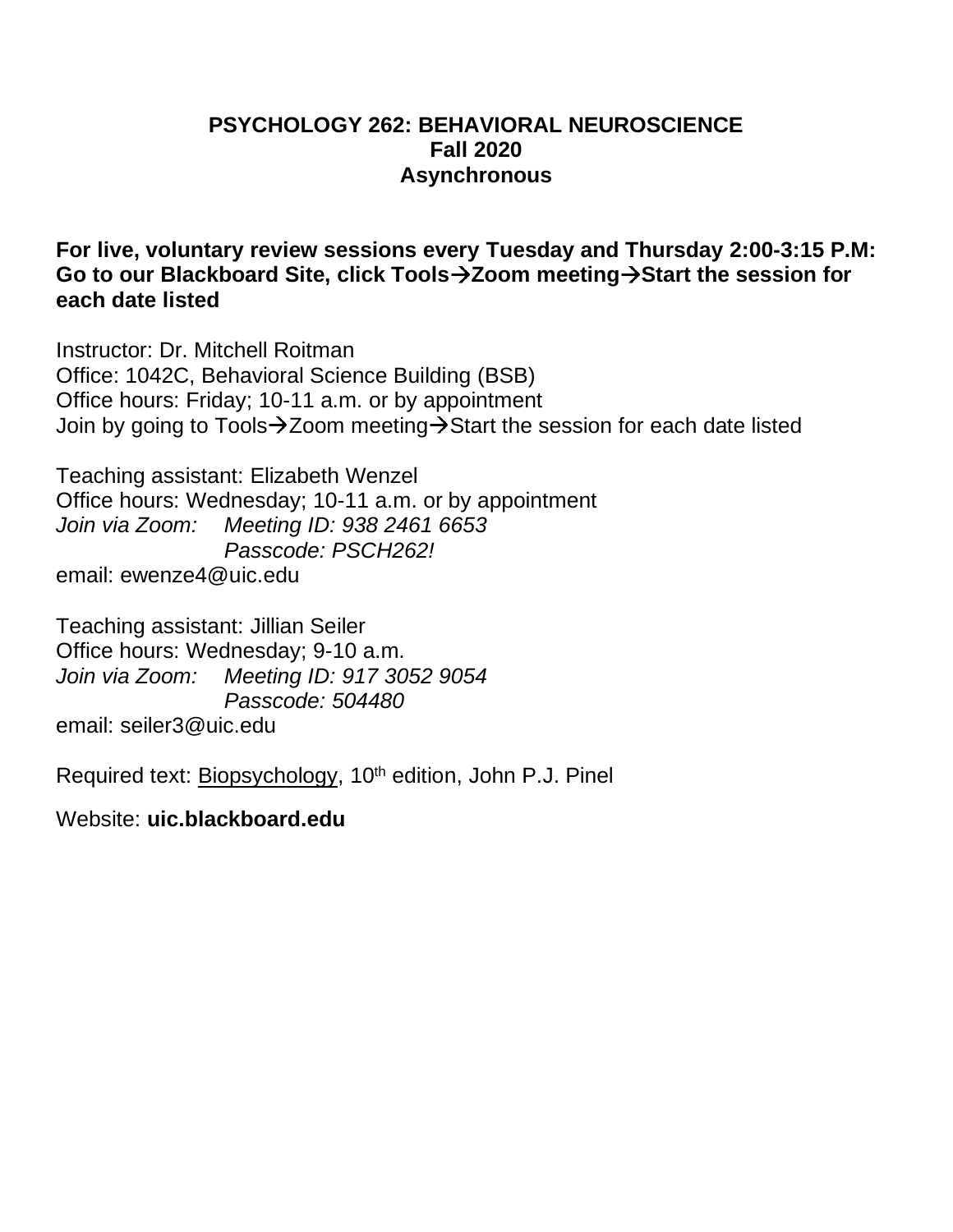Behavioral Neuroscience represents the merging of Psychology and Biology. At its core, Behavioral Neuroscience seeks to explain complex behaviors by the physiological processes that underlie them. During the semester you will learn about how behavior is generated in response to events in the world around us. You will gain a significant understanding of the nervous system, how it is organized and how it communicates. We will cover how our bodies are built to receive information from the senses and turn that information into plans to move our bodies to react to those sensations. We will also cover how the endocrine system, which releases hormones, interacts with the nervous system and influences behavior. Finally, we will consider a biological basis for higher order function (e.g. learning and memory) as well as psychological disorders such as drug addiction and schizophrenia.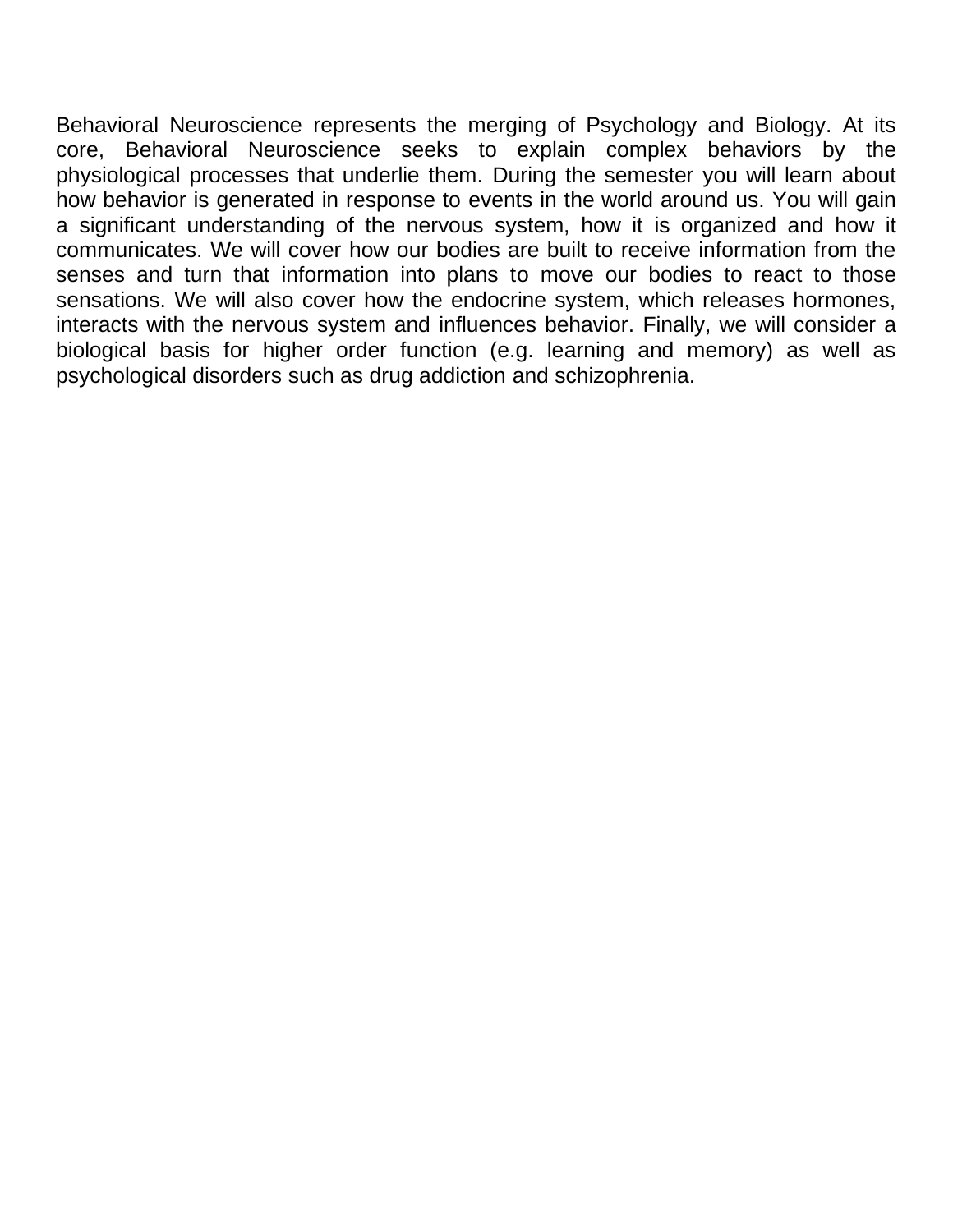| Week           | Date                                           | Topic                                                                  | Readings                            |  |
|----------------|------------------------------------------------|------------------------------------------------------------------------|-------------------------------------|--|
| 1              | 8/25                                           | Introduction                                                           | Chapt. 1                            |  |
|                | PART I: FOUNDATIONS OF BEHAVIORAL NEUROSCIENCE |                                                                        |                                     |  |
|                | 8/27                                           | Nervous system overview                                                | Chapt. 3                            |  |
| $\overline{2}$ | 9/01                                           | Functional anatomy of the nervous system                               | Chapt. 3; Chapt 9;<br>pages 221-226 |  |
|                | 9/03                                           | Neuronal membrane and potential                                        | Chapt. 4; pages 77-87               |  |
| 3              | 9/08                                           | Action potential                                                       |                                     |  |
|                | 9/10                                           | Neural transduction/Chemical signaling                                 | Chapt. 4; pages 87-94               |  |
| 4              | 9/15                                           | Chemical signaling                                                     | Chapt. 4; pages 94-101              |  |
|                | 9/17                                           | Chemical signaling                                                     | Chapt. 4                            |  |
| 5              | 9/22                                           | Exam I                                                                 |                                     |  |
|                |                                                | PART II: SENSING AND DOING - INTERACTING WITH THE EXTERNAL ENVIRONMENT |                                     |  |
|                | 9/24                                           | Sensory systems: somatosensory                                         | Chapt. 7; pages 176-<br>182         |  |
| 6              | 9/29                                           | Somatosensory                                                          | Chapt. 8; pages 195-<br>215         |  |
|                | 10/01                                          | Motor systems                                                          |                                     |  |
| 7              | 10/06                                          | Sensory systems: vision                                                | Chapt. 6; pages 134-<br>151         |  |
|                | 10/08                                          | Sensory systems: vision                                                |                                     |  |
| 8              | 10/13                                          | Sensory systems: vision/audition                                       | Chapt. 7; pages 167-<br>176         |  |
|                | 10/15                                          | Sensory systems: audition                                              | Chapt. 7; pages 184-<br>190         |  |
| 9              | 10/20                                          | Exam II                                                                |                                     |  |
|                |                                                | PART III: HORMONES, HOMEOSTATSIS AND BRAIN-BODY INTERACTIONS           |                                     |  |
|                | 10/22                                          | Hormones and behavior: neuroendocrine system                           | Chapt. 13                           |  |

# **Tentative Class Schedule**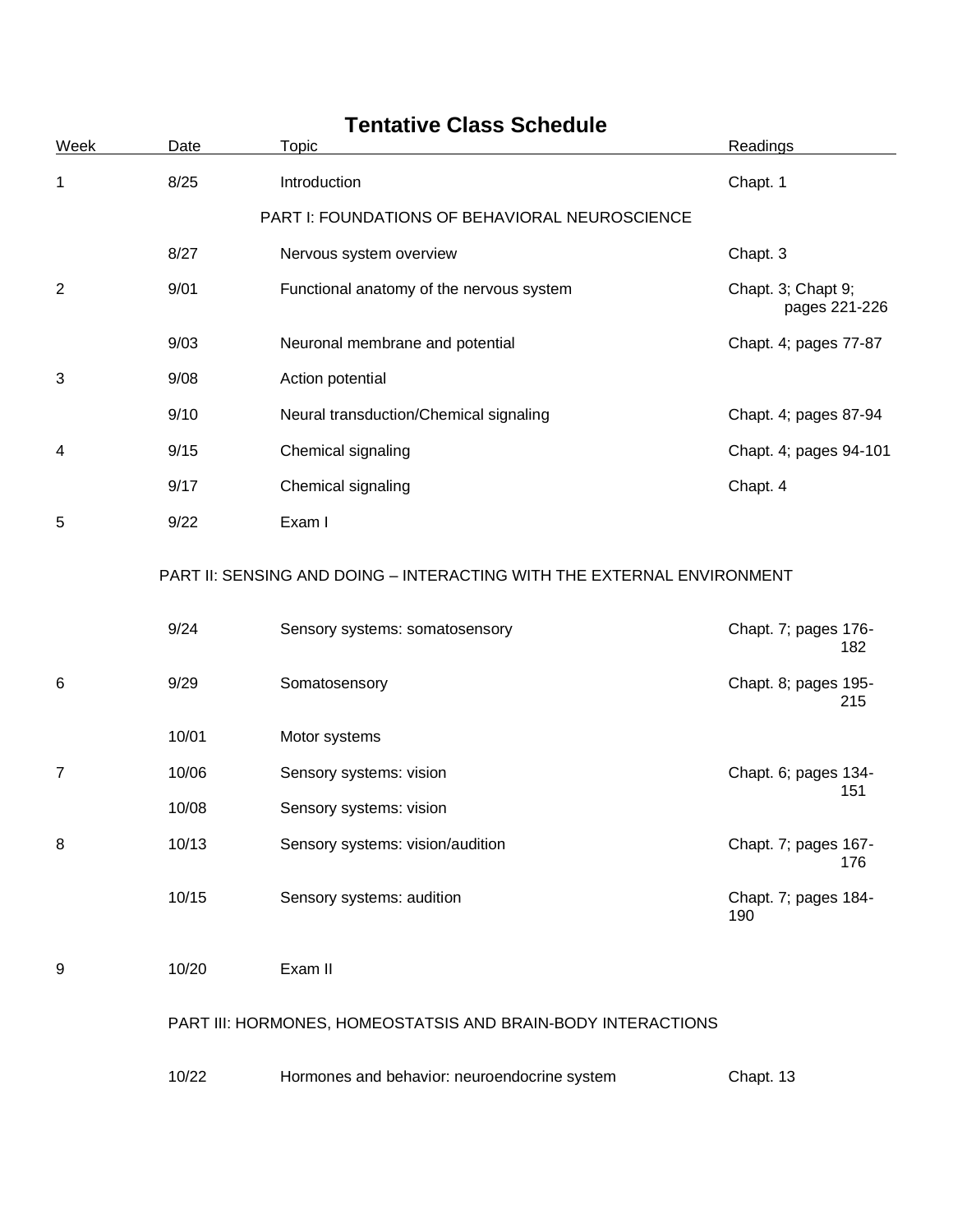| 10                 | 10/27     | Hormones and behavior: emotion and stress      | Chapt 17               |
|--------------------|-----------|------------------------------------------------|------------------------|
|                    | 10/29     | Hormones and behavior: sexual behavior         | Chapt 13               |
| 11                 | 11/03     | <b>VOTE!!!!!!!!!!!!</b>                        | <b>US Constitution</b> |
|                    | 11/05     | Hormones and behavior: eating and drinking     | Chapt. 12              |
| 12                 | 11/10     | Sleep                                          | Chapt. 14              |
|                    | 11/12     | Exam III                                       |                        |
|                    |           | PART IV: HIGHER ORDER FUNCTION AND MALFUNCTION |                        |
| 13                 | 11/17     | Learning and memory                            | Chapt. 11              |
|                    | 11/19     | Learning and memory                            |                        |
| 14                 | 11/24     | Psychological disorders: drug addiction        | Chapt. 15              |
|                    | 11/26     | NO CLASS: Thanksgiving                         |                        |
| 15                 | 12/01     | Psychological disorders                        | Chapt. 18              |
|                    | $*12/03*$ | Psychological disorders                        | Chapt. 18              |
| <b>Finals Week</b> |           | Exam IV                                        |                        |

\* Day in the Life of your Brain paper is due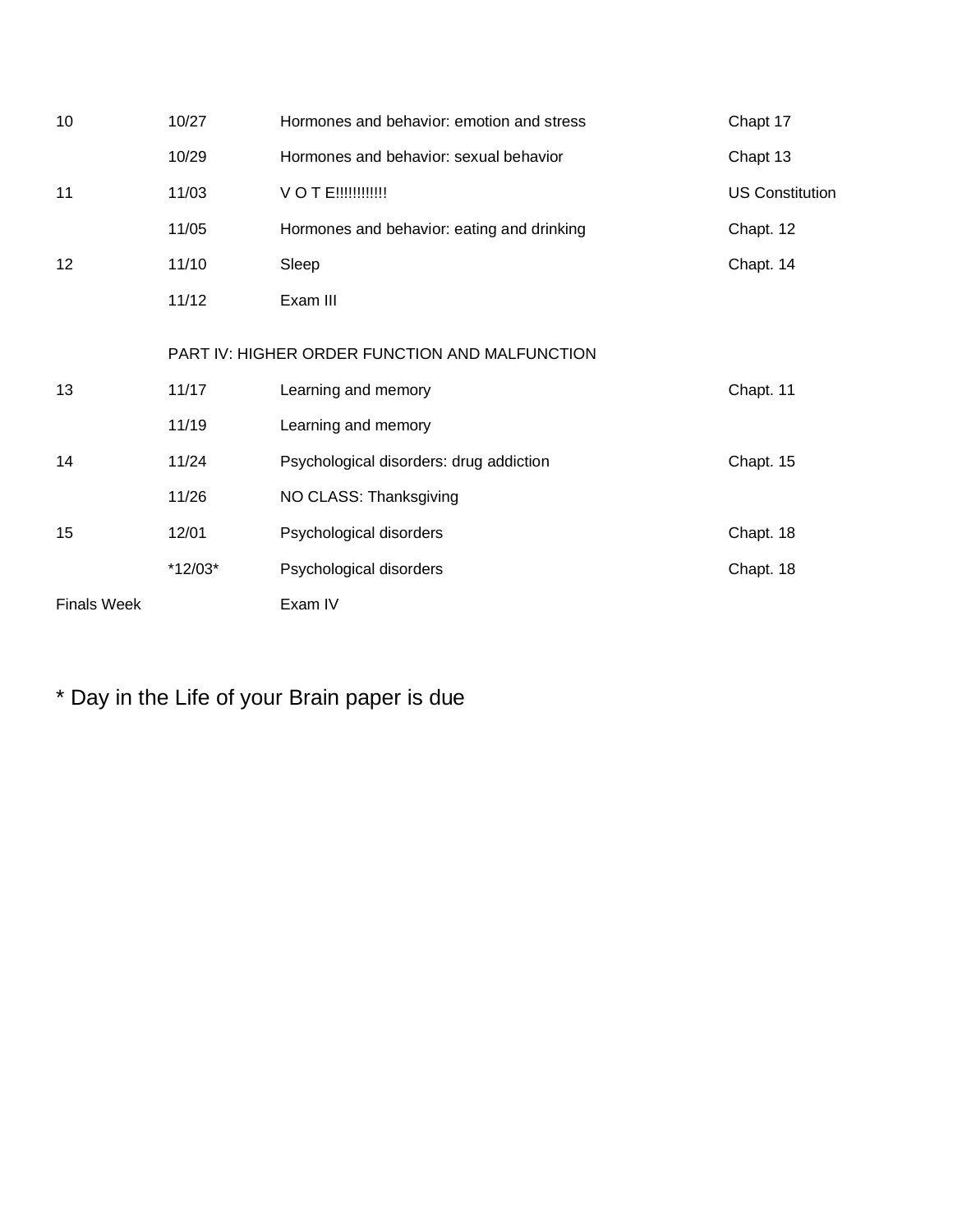## **Evaluations**

Weekly quiz: 5 points each  $X$  15 weeks = 75 points Essay exams: 25 points each  $X$  4 = 100 points Day in the Life of My Brain paper: 25 points Pop culture or pop press/on-line **check-in**s: 15 points X 3 = 45 points

Quizzes: 5 multiple choice questions; must be completed by 5pm on Friday of each week of the semester. Quiz becomes available at 3:15pm each Thursday and you will have 15 minutes to complete it once you begin.

Essay exams: 3-4 prompts where you'll be asked to synthesize material across the "Part" of the course (see syllabus above for Parts). Exam dates in the above syllabus represent when your essay answers are due (by 3:15pm central time). Essays must be uploaded via SafeAssign. Submissions should be double-spaced 11pt font. You will receive essay prompts 48hrs prior to the due date/time. Due dates are not flexible…there will be **no make-up exams** except for the most serious of documented circumstances.

Day in the Life of My Brain paper: due on the final day of class. Further details will be posted to Blackboard at the start of Part IV of the course. In brief, this three-page, double spaced paper is due on the last day of class. For the paper, you will consider some of your daily activities and explain your behavior in terms of their biological bases. You'll incorporate material from at least 3 different lectures and cite slides and/or page numbers from the textbook. No additional materials will be necessary to draft the paper. Again, more detail will be provided later in the semester.

Check-ins: You will be contacted a week in advance to have an online (Zoom) 'checkin' with 9 of your classmates. You'll bring to that check-in an example of behavioral neuroscience in pop culture (movie clip; song) or the popular press (New York Times, Washington Post, CNN, etc.) that captures some small aspect of behavioral neuroscience. Check-ins will last about 20 min and will be an opportunity to better know the instructor and your classmates.

#### **There will be no opportunities for extra credit**.

**ALL** quizzes, exams, check-ins and papers will be used to calculate your final grade.

Scores for late assignments will be reduced by 10% for each day the assignment is late.